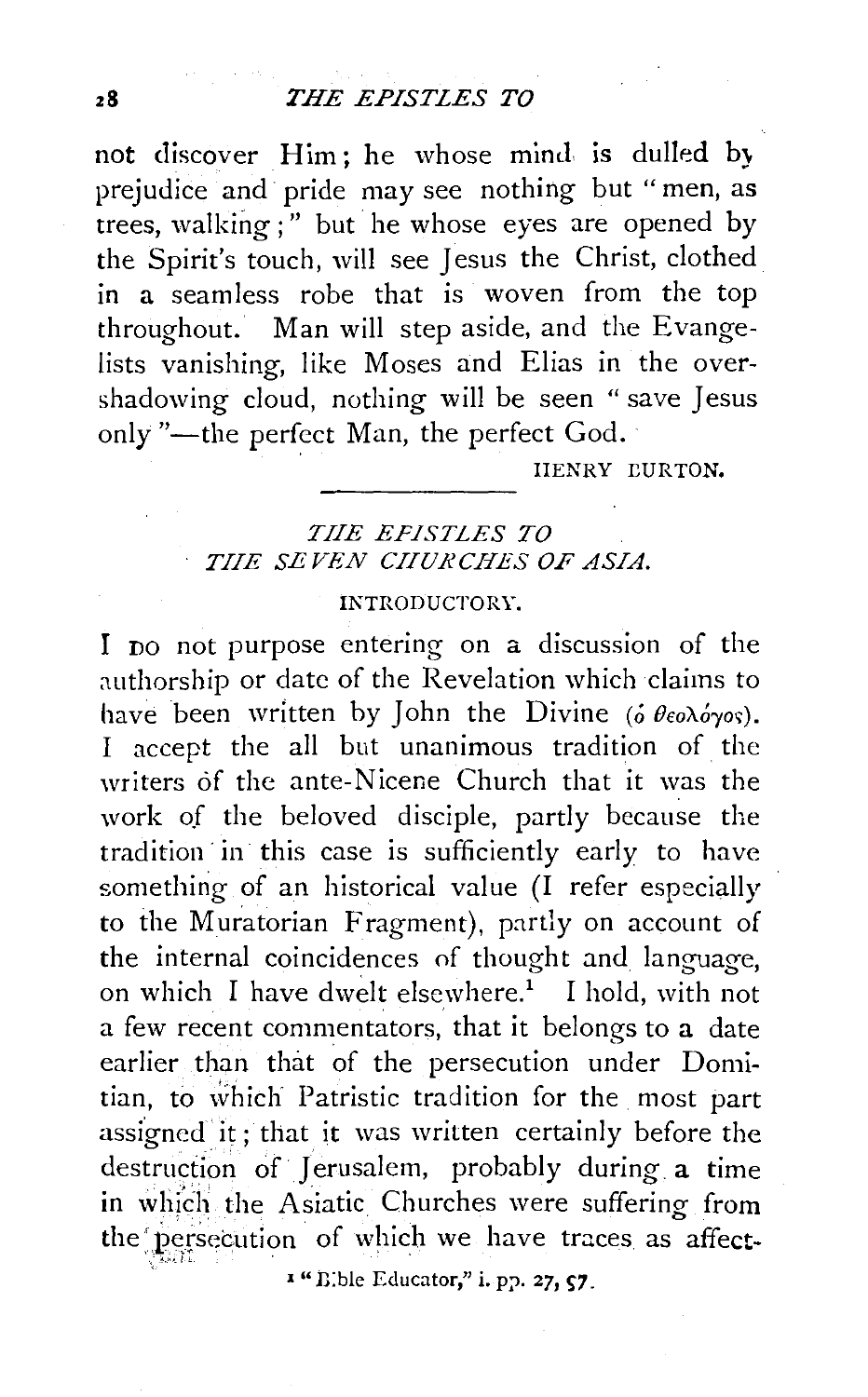ing that. portion. of the Empire in the Pastoral Epistles  $(2$  Tim. i. 8, 15; ii. 3; iii. 12), yet more definitely in the First Epistle of St. Peter (i. 6, 7; ii.  $12$ ; iii  $14-17$ ; iv. 1,  $12-19$ ), and in that Epistle to the Hebrews which I have been led to assign to the same period.<sup>1</sup> The Neronian persecution was obviously more than the effect of the cruelty or policyof an individual tyrant. It was only possible through the excitement, the suspicion, the hatred, which pervaded men's minds in the imperial city as they found themselves face to face with the power and life of the new society that bore the name of Christian ; and that hatred and suspicion were as certain to be felt in every city of the Empire as in Rome itself.

About this period, then, probably shortly after the death of Nero (say *circ.* A.D. 68 or 6g), John, who speaks of himself, as Paul (Phil. i. 1) and Peter  $(2$  Pet. i. 1) and James (James i. 1) had done before him, as the servant ( $\delta \hat{\omega} \hat{\lambda}$ os) of Jesus Christ, dropping the name of apostle where there was no pressing necessity to assert his authority as such, wrote the book to which he prefixed the title of Revelation. Exceptional as that title now is among the Books of the New Testament, we must remember that neither the word nor the thing were exceptional in the Apostolic age. It was by "visions and revelations of the Lord" that each Apostle was carried forward from truth to truth and received fresh insight into the work he had to do. In this way Stephen had seen the Son of Man standing at the right hand of God

<sup>1</sup> See papers in THE EXPOSITOR on "The Life and Writings of Apollos," vol. i. pp. 329-348, 409-435.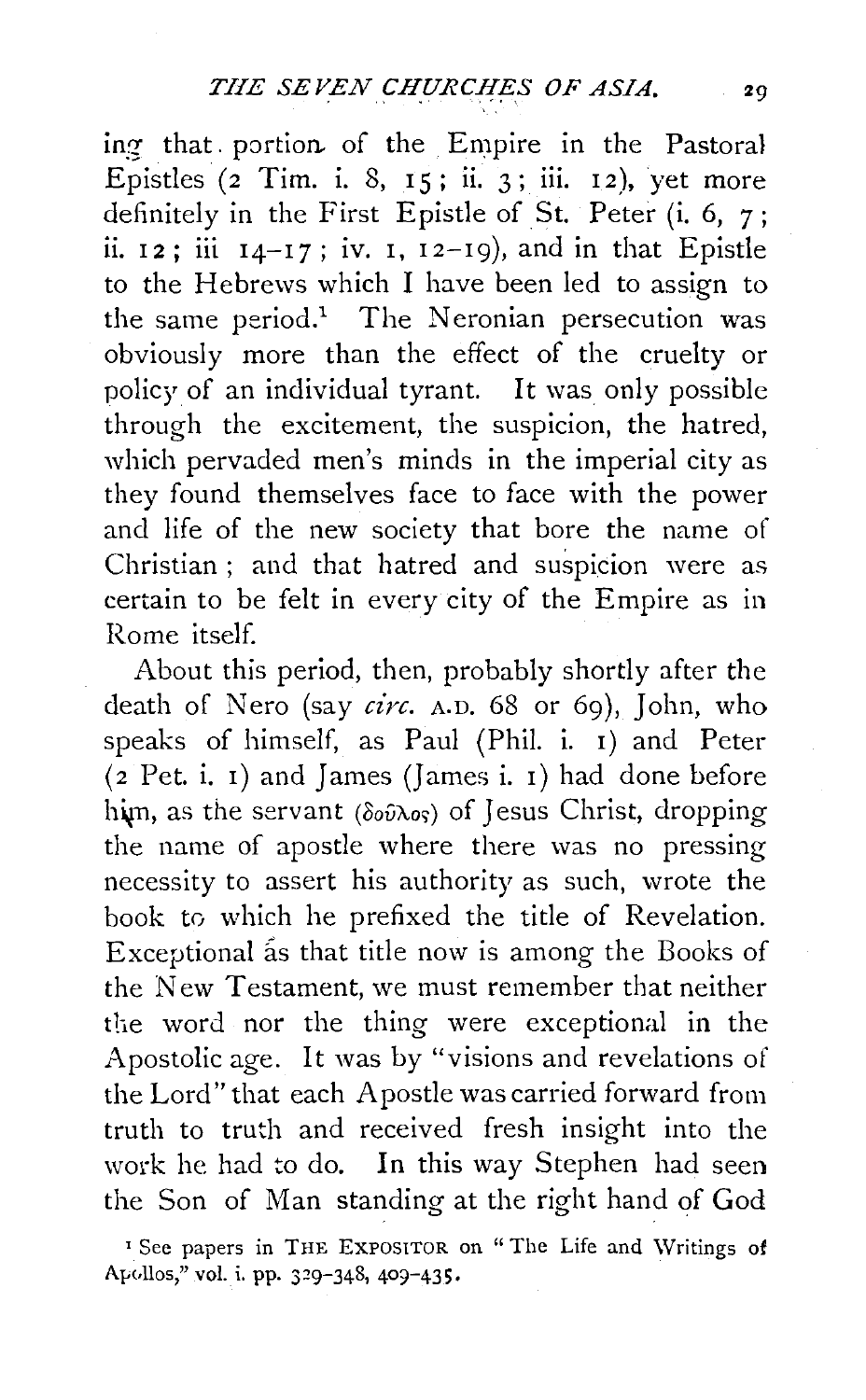(Acts vii. 55, 56), and Peter had been taught that the gate of Eternal Life had been thrown open to the Gentiles (Acts x. II), and Paul had been carried up to the third heaven and the Paradise of  $God (2)$ Cor. :.v:ii. I-4, 7), and had from *time* to *time* beheld the form of the risen and ascended Christ (Acts xxii. 17, 18; *xxviii.* 9), or of some angel sent by Him (Acts xvii. 23). In this way prophets and apostles had been taught what before eye had not seen nor ear heard, neither had it entered into the heart of man to conceive  $(I \text{Cor. ii. g. 10})$ . Each mystery of the faith was imparted by a new revelation. An apocalypse extending to the far future, to the coming of the Lord, to the signs of its approach, is implied as given to St. Paul in  $2$  Thess. ii.  $I-I2$ ; in I Tim. iv. 1-3 ; and to St. Peter *in* 2 Pet. ii·. 10-13. It would hardly be a paradox to say that a state commonly so abnormal as that of trance or ecstasy was part of the normal life of the Apostles of the Faith. John, when he addressed his Revelation to the Churches of Asia was claiming no exceptional privilege. They would not be startled by it as by something altogether extraordinary.

The writer describes himself further as one "who bare record" ( $\epsilon_{\mu\alpha\rho\tau\nu\rho\eta\sigma\epsilon}$ ) "of the Word of God and of the testimony"  $(\mu a \rho \tau \nu \rho/a)$  "of Jesus, and of all things which He saw" (i. 2). I cannot bring myself to confine the application of these words to the contents of the Book to which they are thus prefixed. The Apostle had, for some greater or less length of *time,* been working and preaching in these *Asiatic*  Churches, and describes himself as having done a work which they would recognize as truly his. If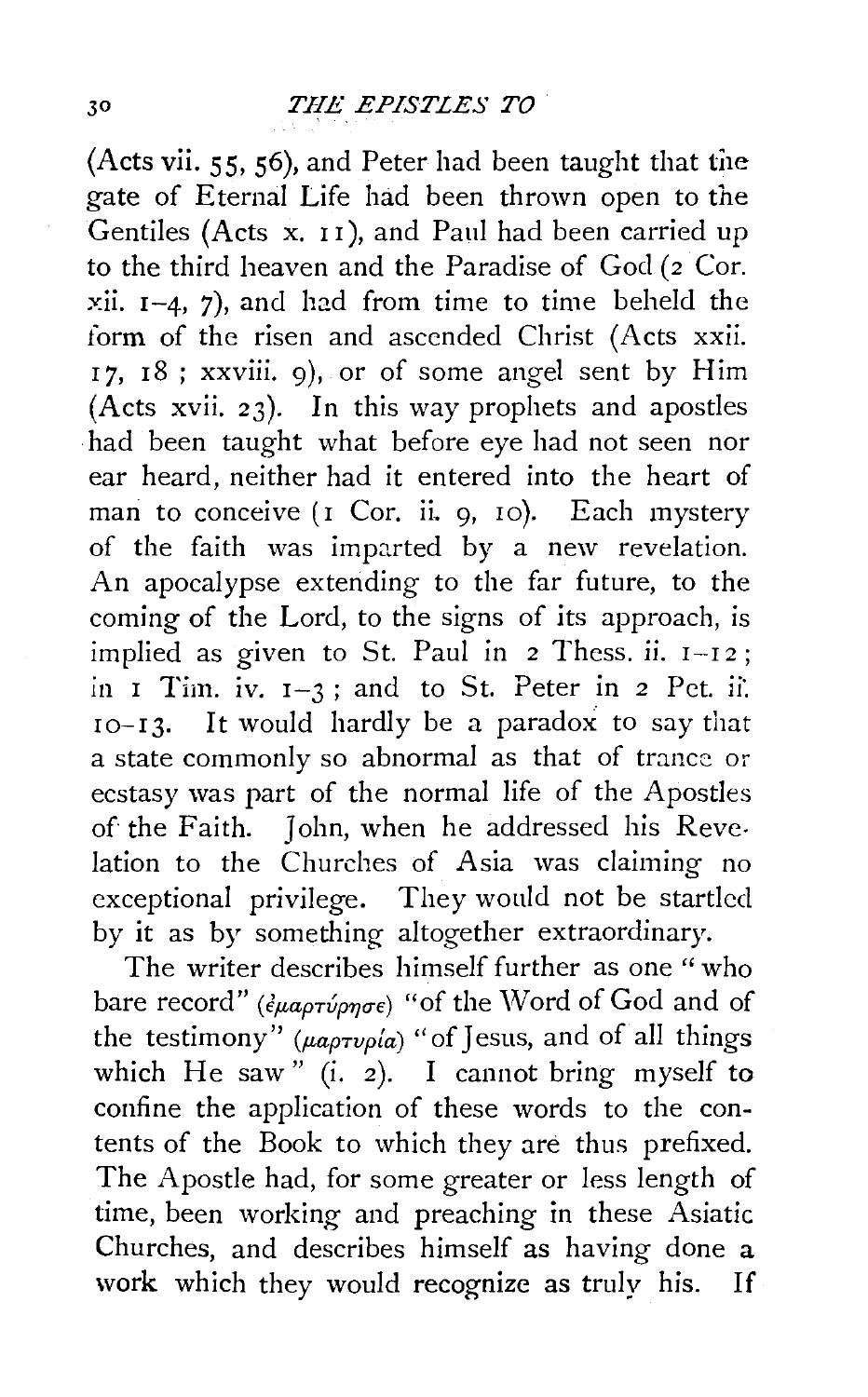we accept the Fourth Gospel as either being by St. John, or as, at least, representing the characteristic features of his teaching, we note that the idea of witness, record, testimony, is throughout the keynote of that teaching. When the spear pierced the side of Jesus, "he that saw it bare record, and his record is true" (John xix. 35). He closed his Gospel with the declaration, "This is the disciple which testifieth of these things and wrote these things" (John xxi. 24). I do not, of course, assume that the Gospel was written before the Revelation, but I infer from the prominence given to the word  $\mu$ *aptupua* and its cognates alike in Gospel, Revelation, and Epistles, that it had all along been characteristic of his oral teaching, and that that teaching is referred to here. And, assuming this, I cannot hesitate to see in " the Word of God" to which he bore witness more than the spoken Message of the Gospel. He who beheld in Christ the ''Word made flesh," who, even in the earlier stage of thought to which the Apocalypse belongs, saw Him who was faithful and true, on whose head were many crowns, who was clothed with a vesture dipped in blood, and whose name was called THE WORD OF GOD (Rev. xix.  $11-13$ ), was not likely in his opening words to use that name in any lower sense than when he wrote afterwards that, " In the beginning was the Word" (John i.  $\bar{1}$ ), or that the "Word of Life" was that which he had seen with his eyes, and had looked upon, and his hands had handled  $(r$  John i.  $r$ ).

And he writes to the Seven Churches of Asia. What chain of events brought the Apostle to that region. we know not. The silence of Scripture in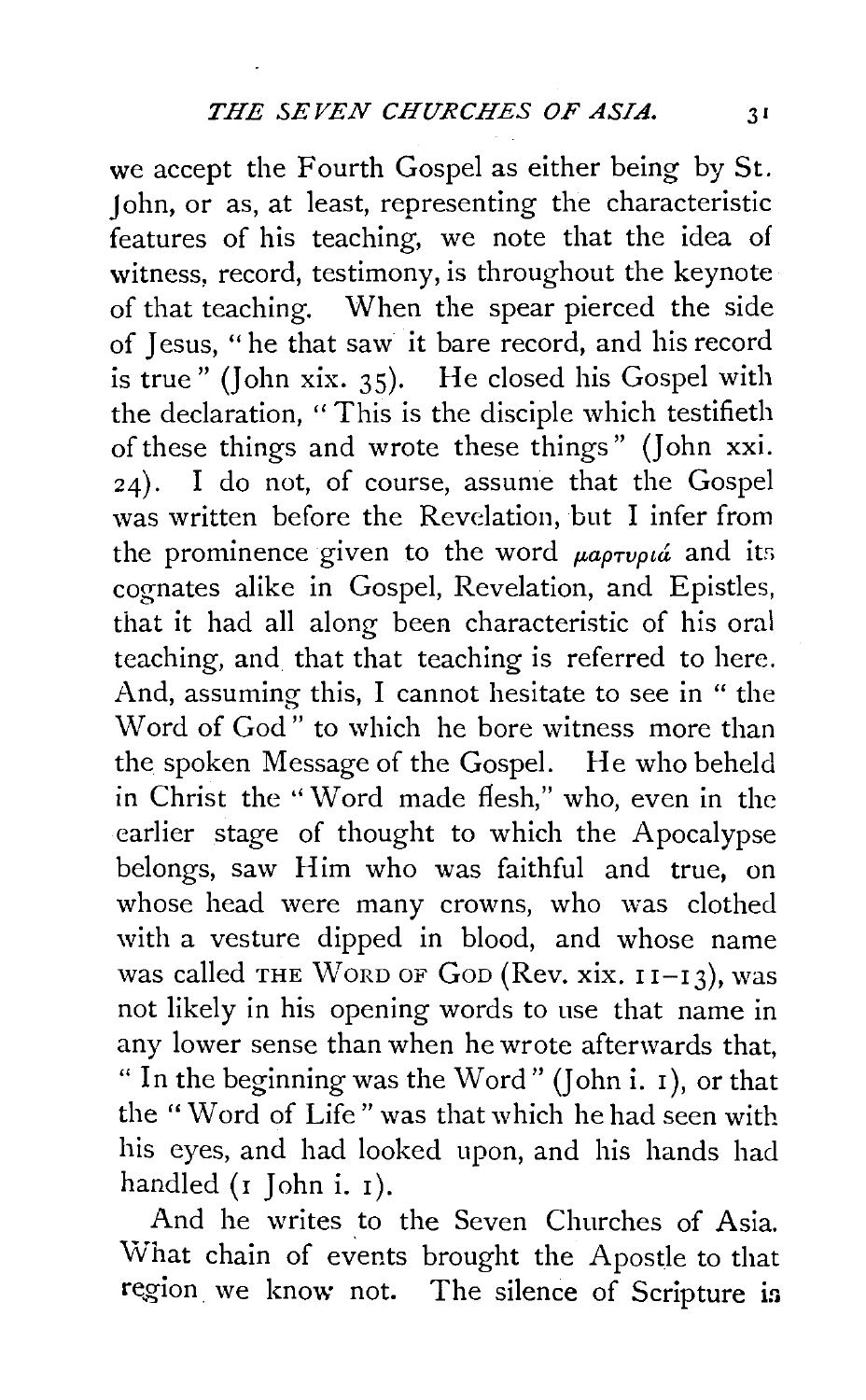nowhere more remarkable than in connection with the period of his life from the time of the Council at Jerusalem to that in which we find him as an exile in Patmos. All that we can say is that it is probable that the sacred charge of watching over the Virgin Mother kept him for several years in comparative seclusion, and that he appears to have left Jerusalem before St. Paul's last visit there, and not to have arrived at Ephesus when the last extant Epistle of that Apostle was written to Timotheus. We can, however, form a fair lyfull p:cture of the state of things which he found on his arrival, and which probably had drawn him thither that he might fill up the gap that had been left by the departure or the death of the two great Teachers to wliom these Churches had till then looked for guidance. A time of fiery persecution, of fierce outrage, and foul calumnies; a time also of sects and schisms, evil men and seducers waxing worse and worse. deceiving and being deceived; the polity and discipline of the Church thrown into confusion; the teaching of St. Paul forgotten, or, worse still, exaggerated and distorted ; the very teachers and bishops of the Church becoming the leaders of sects and schisms,—this is what we find portrayed in the writings which must have preceded his arrival (on the hypothesis which I have adopted as to the date of the Apocalypse) but a few short years or months. And the storm of persecution falls on him also, and he finds himself at Patmos. The tone in which he speaks of himself as being there " for the sake of the Word of God" (I do not abandon the higher ser.se even here) "and of the testimony of Jesus Christ'' (i. 9) suggests the thought that he had been banished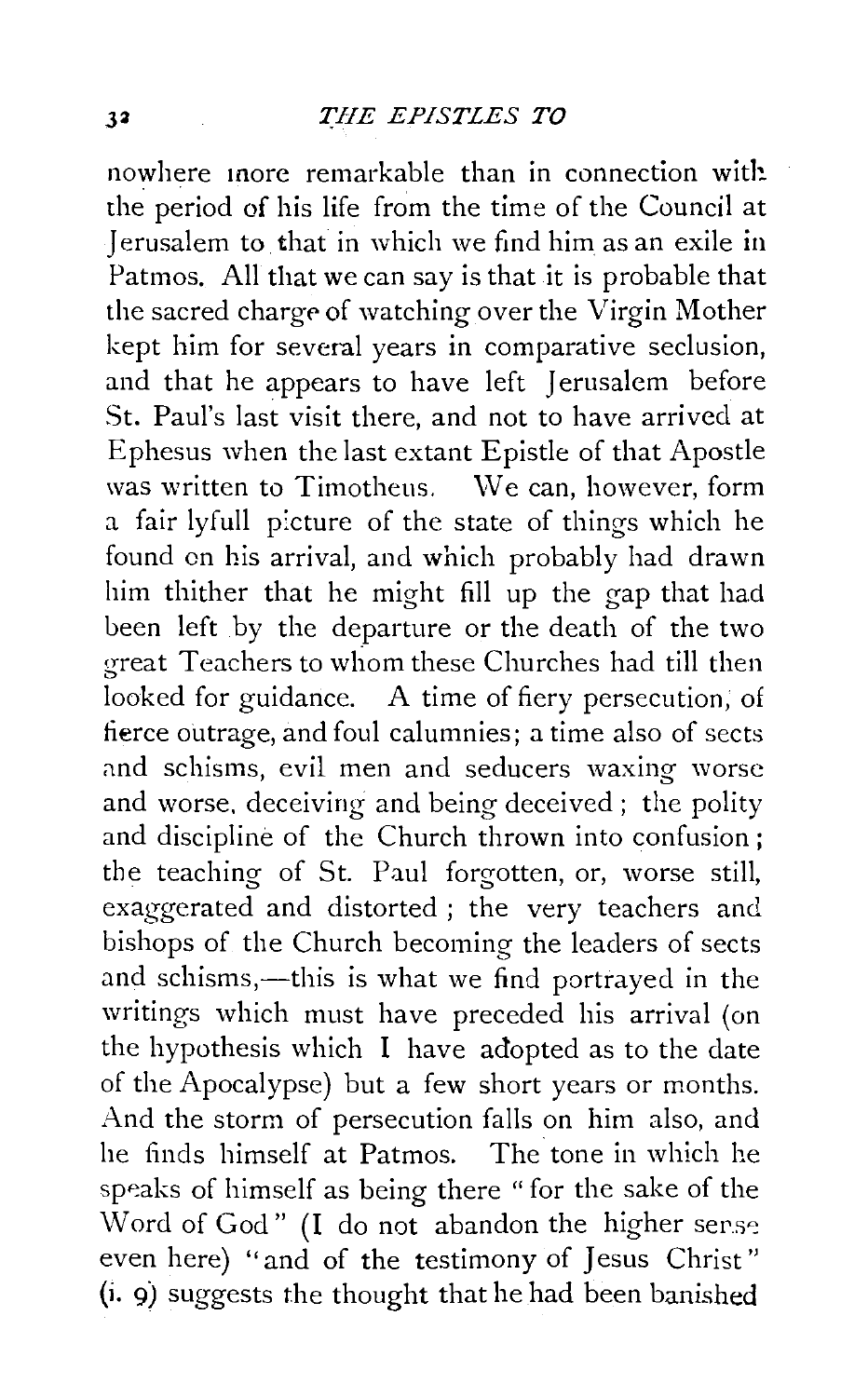there by some judicial sentence. Rejecting, as unsupported by any adequate evidence, the tradition that that sentence came from the mouth of Domitian, or of any other Roman emperor, I fall back upon an assumption which was in .the nature of the case far more probable, *i.e.*, that he had been condemned by some local authority, most probably by the Proconsul of Asia, who had his seat at Ephesus; and I find in the comparative leniency of the sentence as a substitute for that of death, which fell on so many believers elsewhere, even in the Asiatic Churches, a token of the continued influence of those who, like the Asiarchs that were friends of Paul, and the town-clerk of Ephesus, were so far favourable to the Christian society as to be unwilling to join in violent measures for its extirpation. (Acts xix.  $31, 37$ .) There is no proof, so far as I know, that Patmos was at this period one of the ordinary places of deportation, though it is true that any one of the Cyclades or Sporades might have been chosen for this purpose, and so far as the Book now before us suggests an inference, it points rather to solitary exile and comparative freedom. There is no trace of the *custodia*  of a state-prisoner, no indication of chains or sentinels in guard over him.

At such a time the thoughts of the exile would naturally turn to the Churches from which he was thus for a time separated. He would know the excellences, the trials, the perils of each. They would be prominent in his anxieties and prayers. He would crave to know what were the right words to speak at such a time to his companions in tribulation. The Churches to which he is told to write **VOL.** 11.  $4$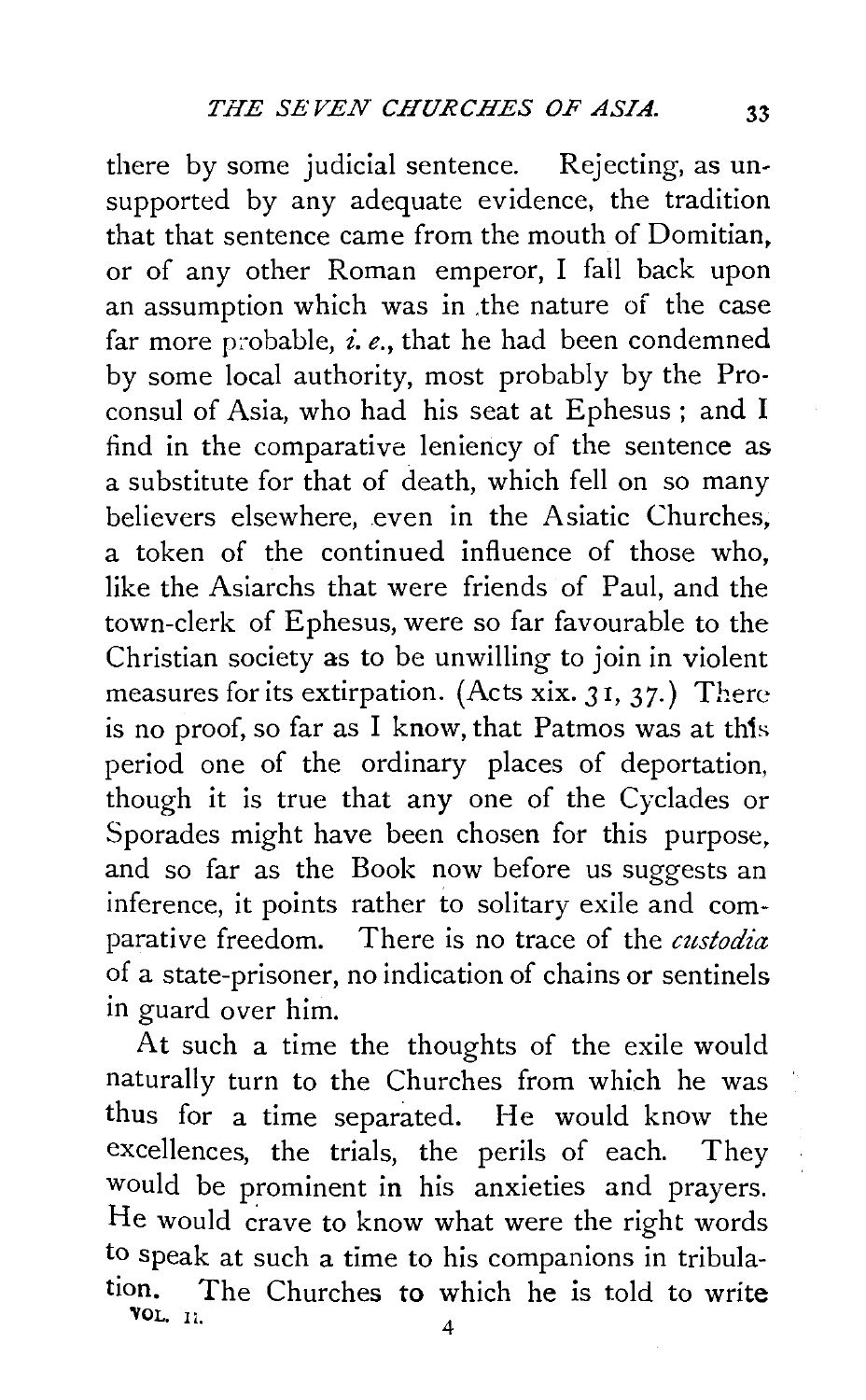were, perhaps, actually those with which, and with which alone, he had been personally connected ; but it is also possible that the habit of his mind was to group whatever was presented to it under definite numerical relations ; and that the number Seven, so full of sacred and mystic meaning, the symbol of completeness and of calm, seemed to him to include all the chief types of spiritual life with which he had been familiar. Certain it is that that number is nowhere more prominent as clothed with mystic meaning than it is in this Book. Over and above the seven golden candlesticks and the seven stars which correspond to the Churches, we have the seven lamps of fire and the seven Spirits before the Throne, the seven seals and trumpets, the seven thunders and angels and vials; the beast with the seven heads, the seven mountains, and the seven kings. The seven Churches thus chosen were accordingly for him the types and representatives of the whole family of God. It may be said, as our induction from the seven messages will shew, that there has never been a Christian community, flourishing or decaying, exposed to the dangers of persecution or prosperity, that may not find its likeness in one or other of them.

And to these Churches he writes with a salutation which the Epistles of St. Paul had made familiar, $-$ " *Grace and peace,"* and which, so far as we know, had been used by none before him. Men felt that it was truer and deeper than the old  $\chi a / \rho \epsilon \nu$  of the Greeks in either of its senses ; more full of meaning than the " Peace " which had been the immemorial greeting of the Hebrews. It brought with it the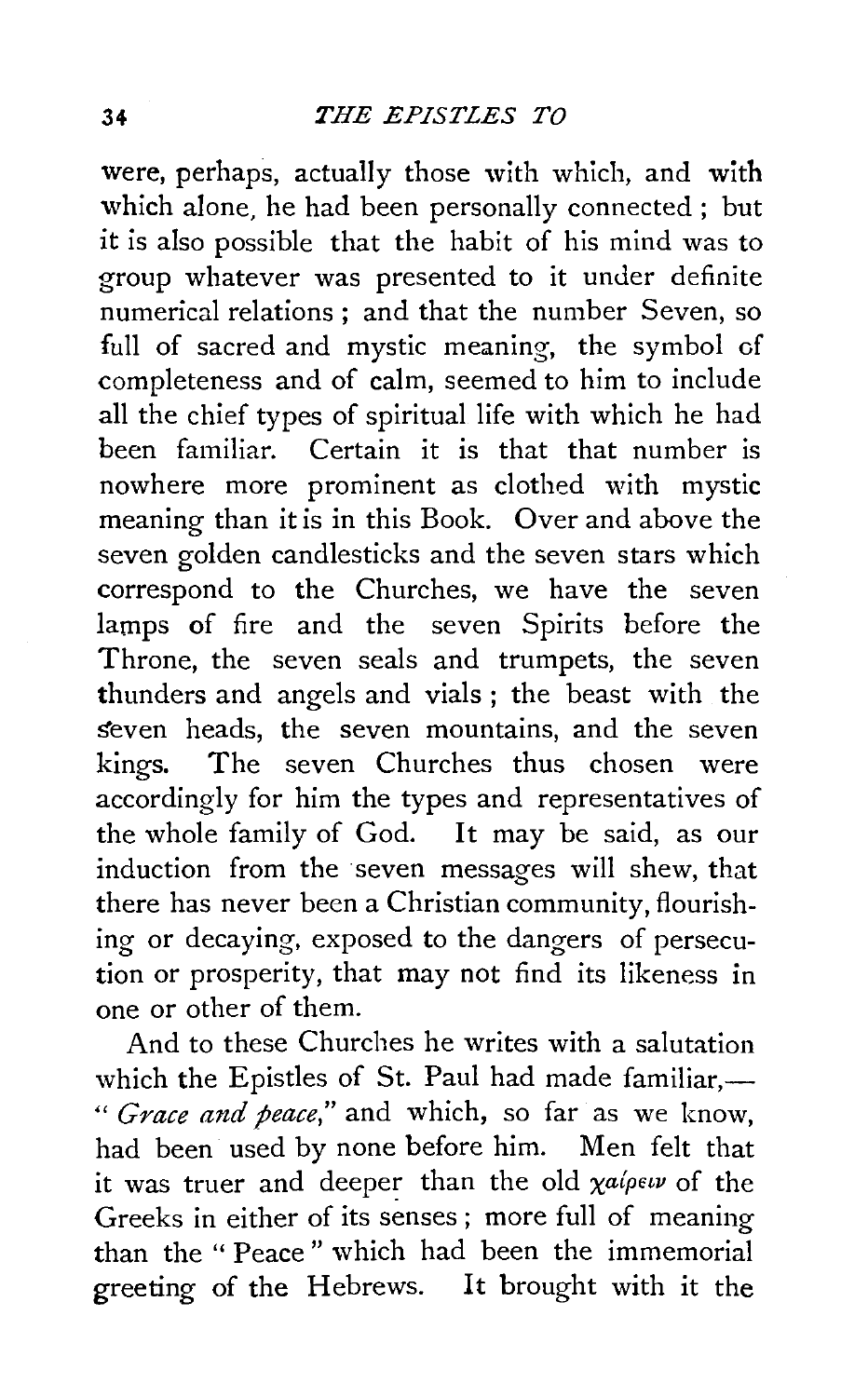truth that "grace," the favour of God, was more than joy, and was the fountain of all peace ; it did not suggest, as  $\gamma a/\rho \epsilon \nu$ , like our Farewell, had come to do, the idea of parting. In any case it is interesting to note the fact that St, John, to whom both the other greetings must have been familiar in the Church at Jerusalem (Acts xv. 23, and James i. 1), throws himself thus freely into Pauline phraseology. If I mistake not, even this coincidence, trivial as it may seem, is at least of some weight against the theory of some recent critics, that the Apocalypse is a polemic anti-Pauline treatise. The individuality of the writer asserts itself, however, in the words that follow. It is not, as with St. Paul, "Grace and peace from God our Father, and the Lord Jesus Christ," but, "from Him which is, and which was, and which is to come,"--- or, as the Greek has it, with a singular disregard of the technical rules of grammar-*aπό του* ο ών και ό ήν και ο ερχόμενος.

It would be idle to ascribe this departure from usage to any ignorance of those rules, and to infer from it the early date of the Apocalypse. It is clear that the Apostle looked on the Divine Name, though it took the form of words that admitted of inflexion, as having a character as sacred as that of Jehovah or Adonai had been in his mother tongue, -not losing its majesty by changing its unapproachable loftiness. The LXX. translation of Exod. iii. 14 had made ' $O' \Omega N$  (" He that is") the Greek equivalent for the I AM of our English Bible ; and that was, therefore, naturally the first word in the strange compound which the Apostle formed to express the Eternity of God. But that Eter-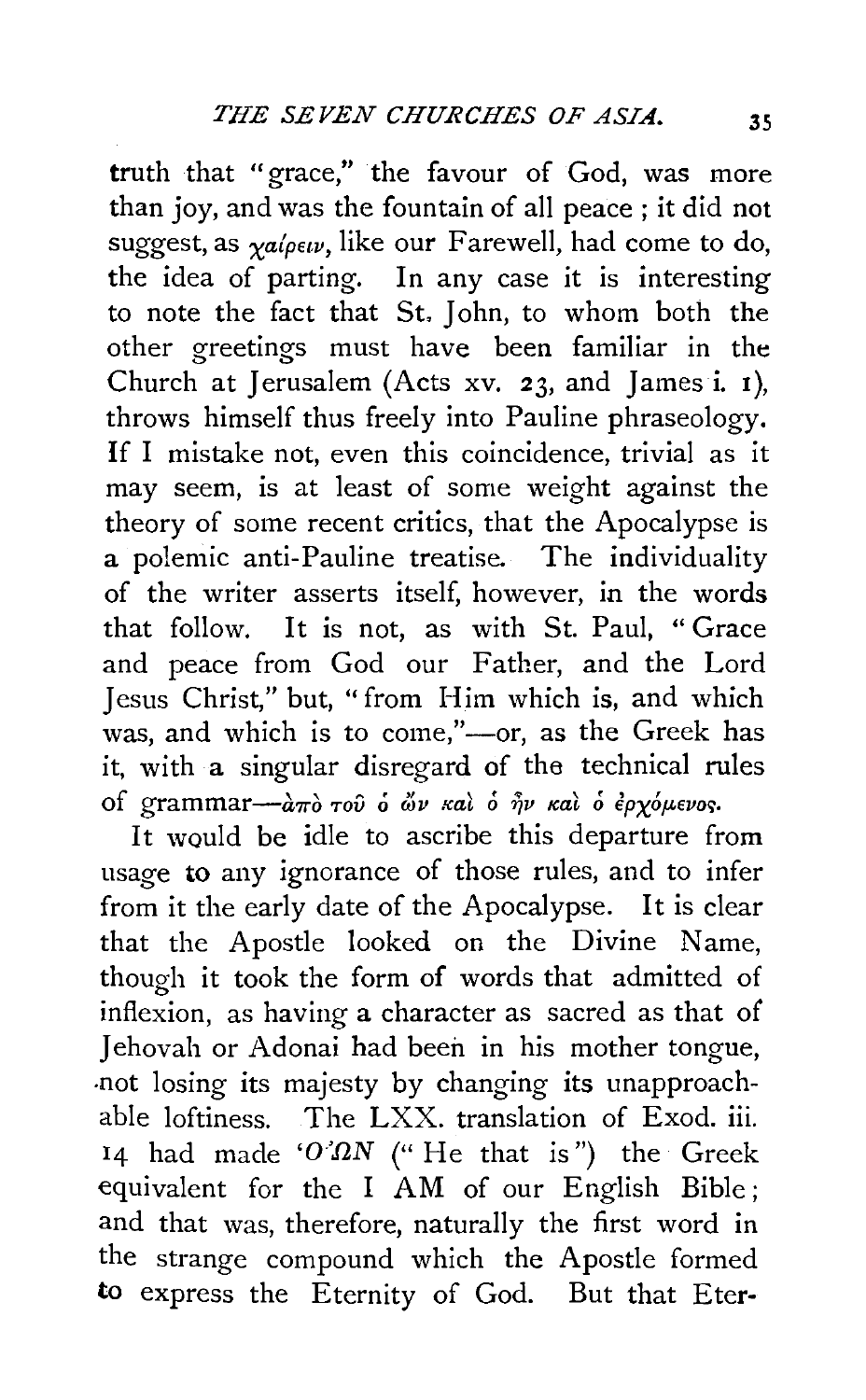nity, that Ever-present Being, might be thought of as stretching into the infinite past and the infinite future, and two other names were wanted. The Greek verb of being, however, had no past participle, and therefore· he had to fall back upon its imperfect tense, "the He was." It might, of course, have supplied him with a future ό έσόμενος, but from that word he turned aside, partly, it may be, because it would have suggested the thought of coming into being at some future point of time, partly because Hebrew phraseology had led him to find the thought of futurity in the verb "to come." And so we have  $\delta \epsilon_{\rho \chi} \delta_{\mu \epsilon \nu \sigma \varsigma}$ , "he that cometh." It is possible that the familiar " he that cometh " of the Gospels, applied by the Jews of Galilee and Jerusalem to the expected Christ, might have helped to determine the choice of that word ; but the distinct mention of Christ in the next verse forbids us to refer the words even remotely to the thought of his second coming to judge the world. The one idea which the Apostle strove to embody was that of the Eternal Now, as contemplated in the time before the world, and as it shall be when God shall once more be all in all. It is scarcely possible to think of this Divine Name without remembering that inscription so strangely like, so yet more strangely different, of which Plutarch speaks as being in the Temple of Athene (the Egyptian Isis) at Sais: " I am all that has come into being, and that which is and that which shall be" ("Εγω είμι παν τὸ γεγονός, καὶ δν, καὶ  $\epsilon \sigma \omega$ <sub>ενον</sub>), "and no man hath lifted my veil." Alike **in** contemplating the mystery of existence as spread**ing** through the infinite past into the infinite future,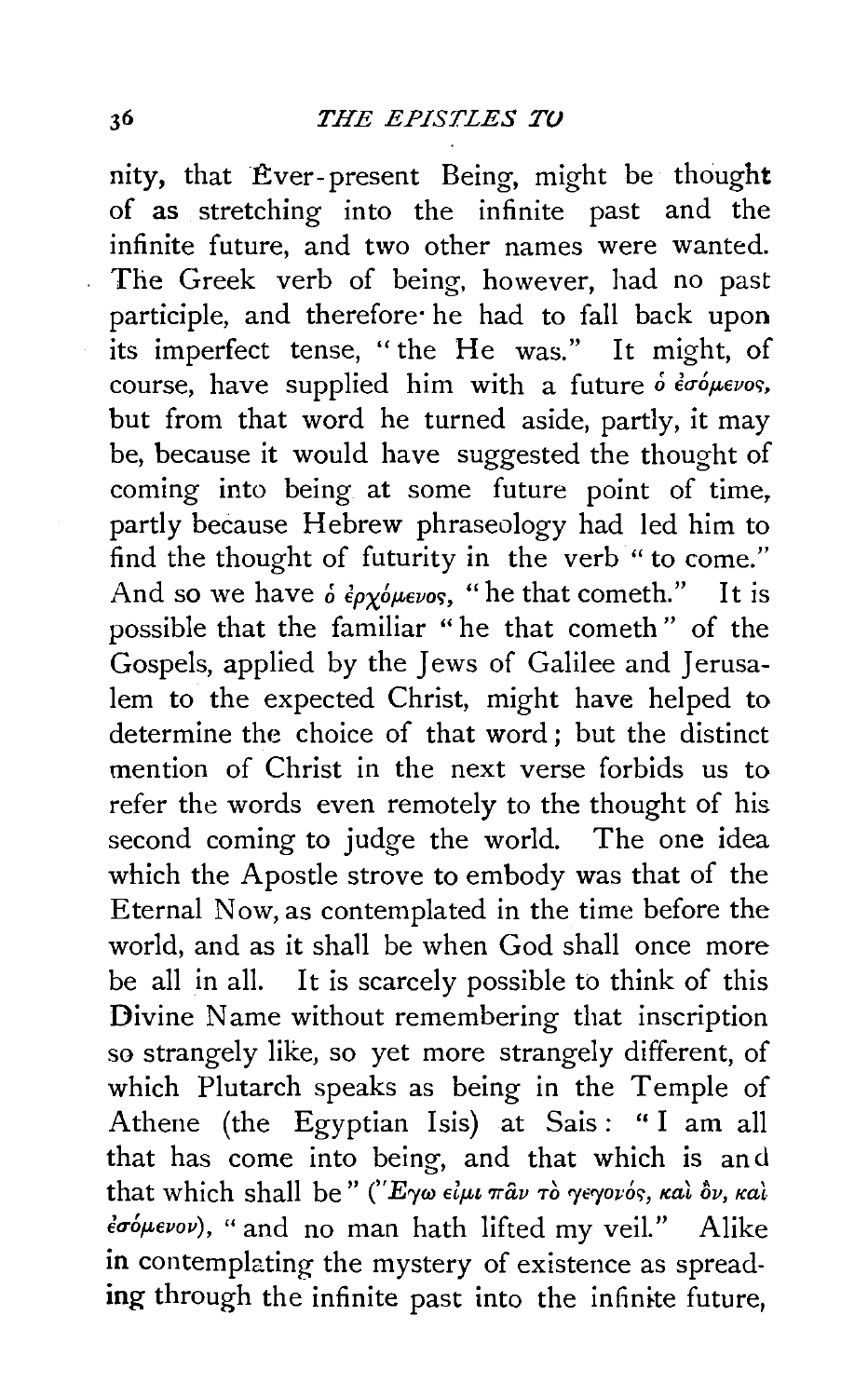they differ in all else as widely as any two creeds that the world has ever seen. The one, in its identification of God with the universe, in its postulate of an" Ever-becoming" instead of an Eternal Being, in the absolute exclusion of personality by its use of the neuter form of the participles ; in its assertion that the Deity thus described is the unknown and unknowable, is the despairing creed of the Pantheist The other is the proclamation of the name of One who is not only the  $I$  AM THAT  $I$  AM, but the Everlasting Father, revealing Himself through his Son. Is it altogether too bold a conjecture to suggest that the contrast between the two formulæ was deliberate and designed? The inscription at Sais was, we know, at this very time one of the familiar topics of many religious inquirers. Was it likely to have been unknown to the Alexandrian Jew who had recently been at Ephesus, mighty in the Scriptures, and not unversed, as a scholar of Philo, in the lore of Heathenism? Is not the contrast between the  $\delta \ddot{\omega}$ and the  $\pi \hat{a} \nu \tau \hat{o}$  yeyov<sub>os</sub> identical in character with that so sharply drawn in the prologue to St. John's Gospel, between the self-same verbs, "He was" ( $\hat{\eta}v$ ) " in the beginning with God," and " All things *were made"*  ( $\acute{e}y$  $\acute{e}v$  $\epsilon\tau$ o) "by him." (John i. 2, 3).

In the next words we have a yet more marked individuality. St. Paul nowhere joins the Spirit with the Father and the Son in the opening salutation of his Epistles. The nearest approach to such a combination was found in the well-known words of blessing of 2 Cor. xiii. 13, "The grace of our Lord Jesus Christ, and the love of God, and the fellowship of the Holy Ghost, be with you all." The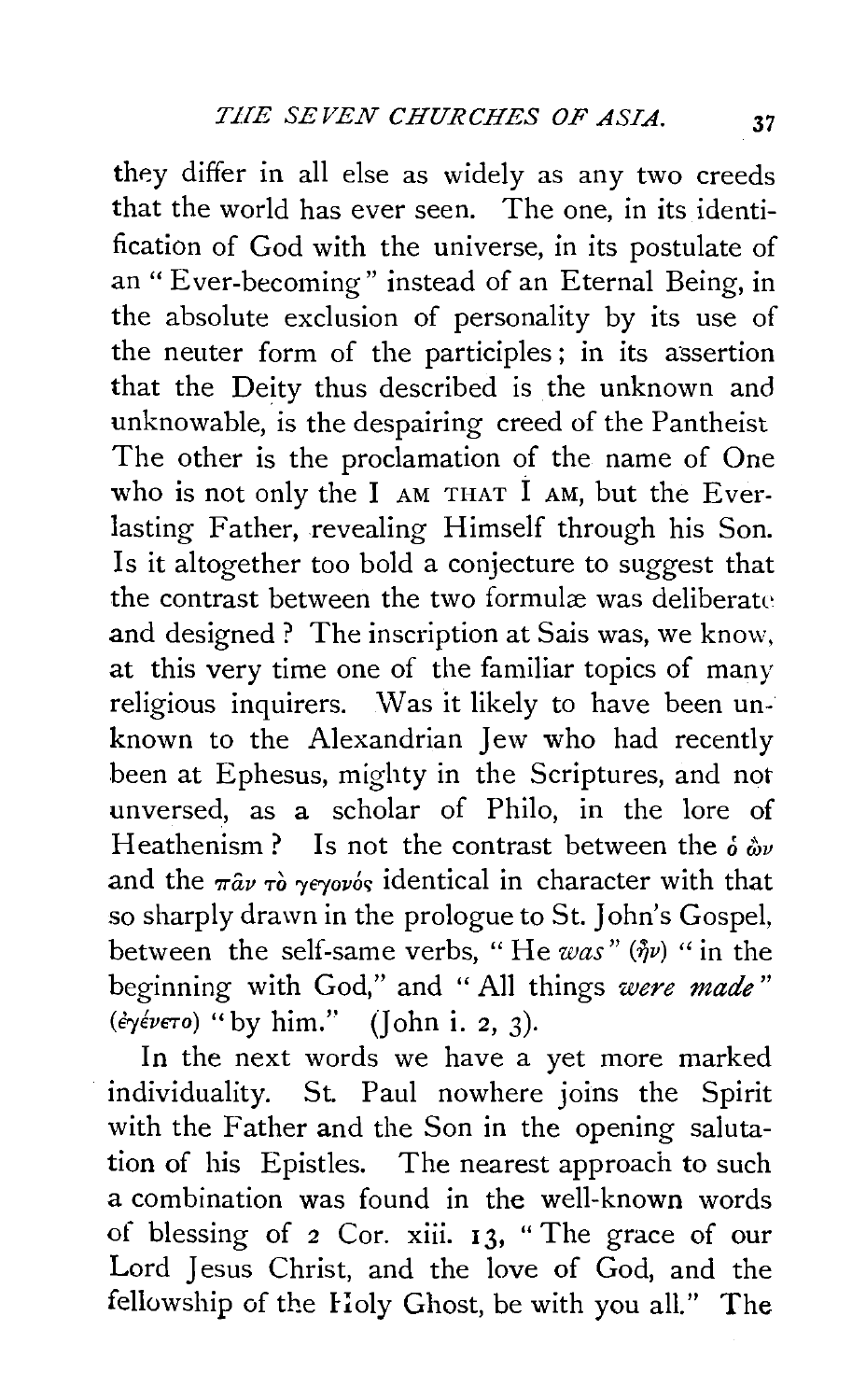use of the three Names, however, in the formula for Gentile baptism (Matt. xxviii. 19), which by this time must, to a large extent, have superseded the earlier form, " In the name of the Lord Jesus" (Acts ii. 38; viii. 16; xviii. 8), must have made it natural to use them in benedictions, as they were shortly afterwards used in doxologies; and we may add that the order in which the Names were to be used was shewn, by St. Paul's example in the words just cited, to be a variable one. We are startled, however, by a yet greater variation. He speaks not of the one Holy Spirit, but of "the Seven Spirits which are before the Throne." Why, we ask, should he, who so distinctly records afterwards and must even now have remembered the teaching of the Lord Jesus as to the One Spirit, the Paraclete, bring in here the idea of plurality ? The answer is to be found, in part, in the nature of the visions which he proceeds to record. He had seen "the seven lamps of fire burning before the Throne " (iv. 5), and the seven eyes of the Lamb (v. 6), and had learnt to see in each of these the symbol of the Seven Spirits of God, as representing in their completeness all gifts of illumination and insight that are possessed by God, and are communicated to man. That imagery rested on the older symbolism of a prophet whom the writer of the Revelation seems to have studied devoutly. In the visions of Zechariah also there had been seen the seven lamps, or branches of the one lamp (Zech. ii. 2.), the seven Eyes of God (Zech. ii. 9; iii. Io.), as symbols of his Eternal Light and all-embracing Knowledge. But the genesis of the symbol carries us yet higher. In the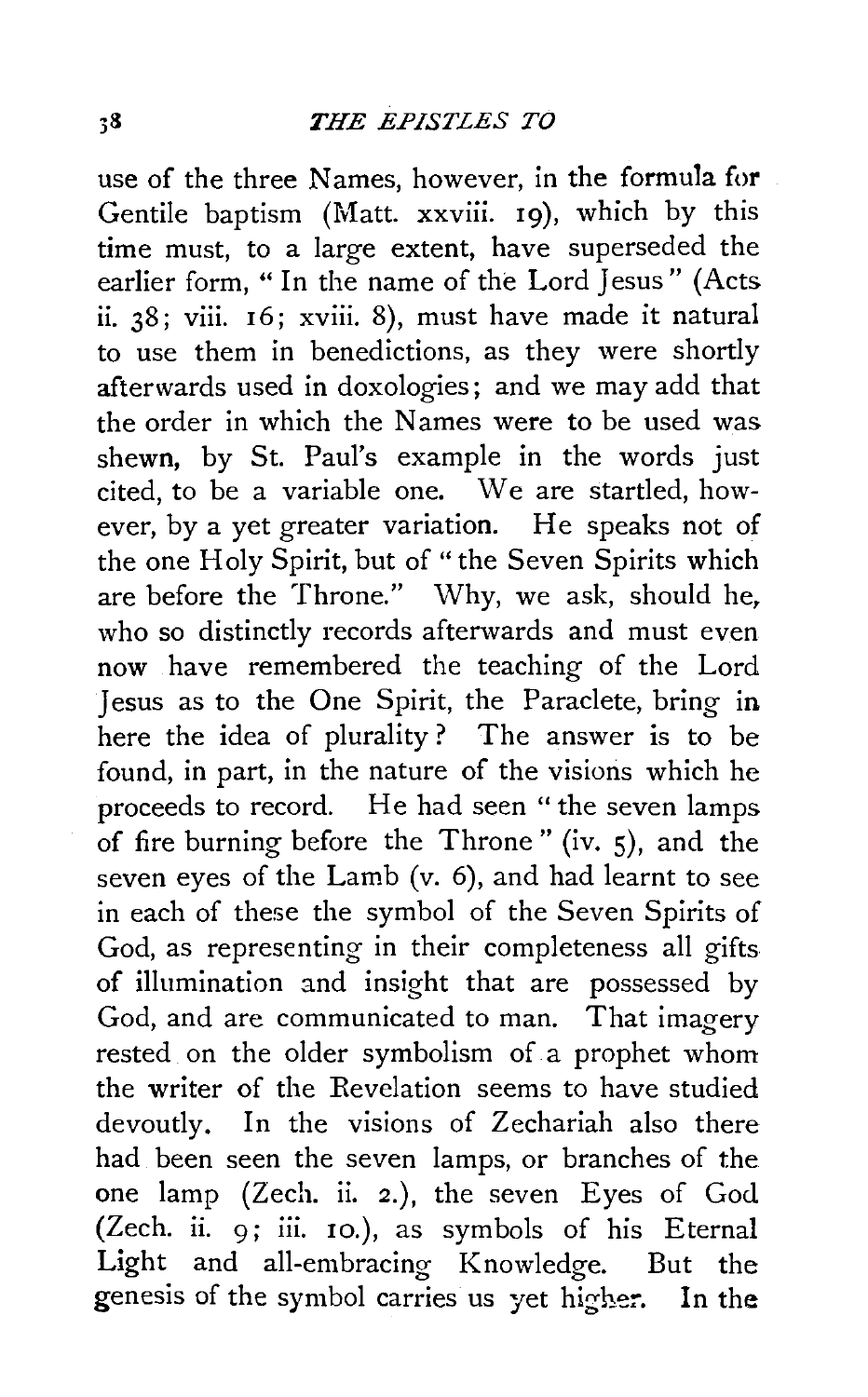passage in Isaiah (xi. 2), which had most impressed on men the thought that the Messianic King was to be filled by the Spirit, there were found numerically seven spiritual gifts, each described as being an attribute of the One Spirit of the Lord. As an influence nearer to the Apostle's own time and traceably operating in other instances (as, *e.g.,* in that of the LoGos) on his thoughts and phraseology, we may note the fact that Philo also speaks of the number seven in its mystical import as identical with unity, as unity developed in diversity, and 'yet remaining one. The Seven Spirits were, therefore, under such conditions of thought, the fit symbols of the diversities of gifts bestowed by the one and se!fsame Spirit, dividing to every man severally as He wills.

It was to be expected that one who had first learnt to know God in Christ, the Father through the Son, should reserve the fulness of his thoughts and speech for Him whom he had thus known and loved. And the words are every way characteristic. For him the first great attribute which attaches to the name of Christ is that of "the faithful witness." That was the thought which had been prominent in the personal teaching of his Lord as recorded in his Gospel. He had come into the world to bear witness to the truth. (John xviii.  $37$ .) He testified that which he had seen and heard. (John iii.  $11, 32.$ ) Though in one sense He did not testify of Himself, but of the Father, yet the works which the Father had given Him to do bore their witness of Him. (John v. 36.) But this thought also attached itself to Divine words of earlier date. In the very pro-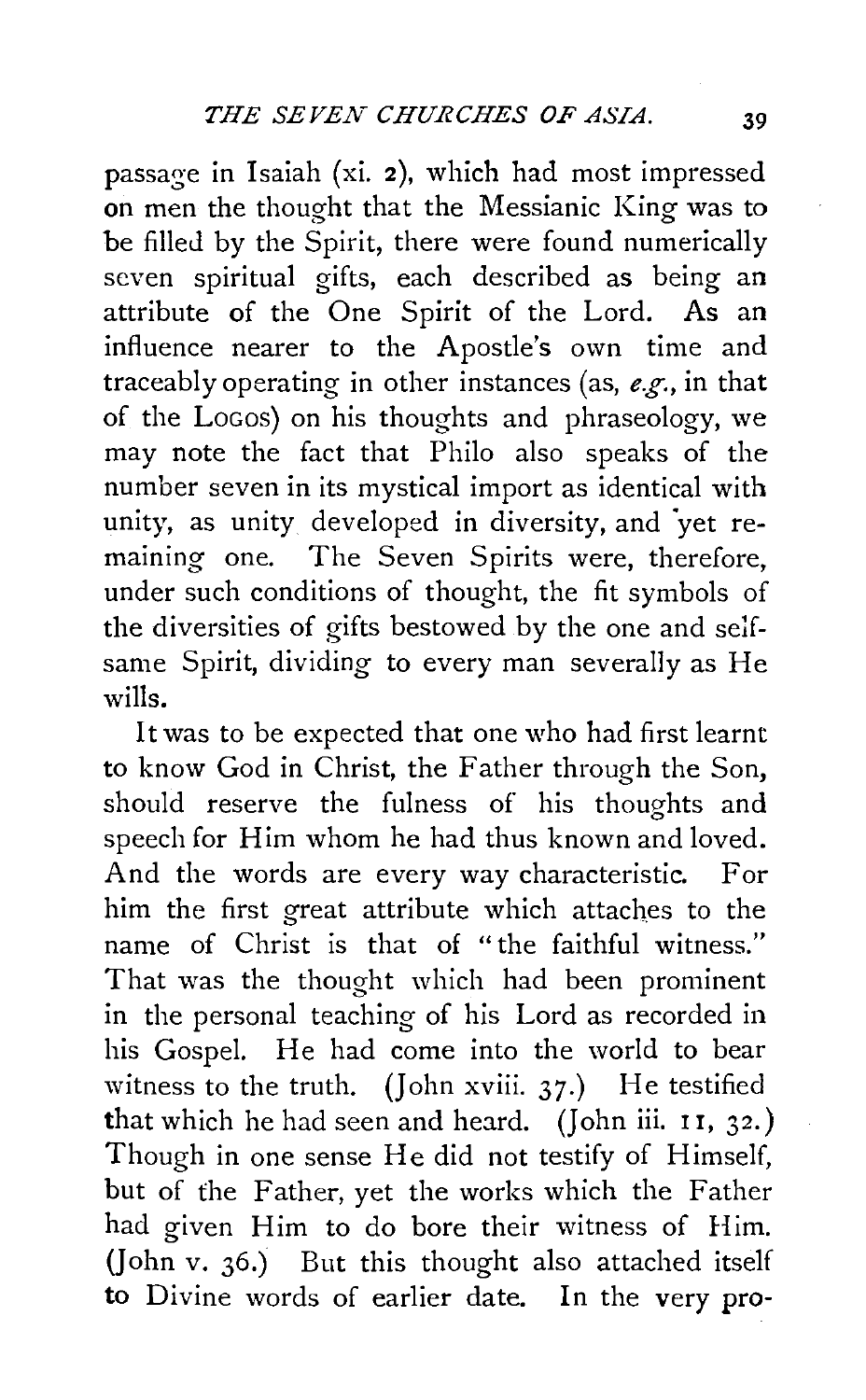phecy which, as speaking of the "sure mercies of David," had come to be looked on as essentially Messianic (Acts xiii. 34), as the sequel to the invitation, " Ho, every one that thirsteth, come ye to the waters." which is quoted by St. John himself in this very book (Rev. xxi. 6; xxii.  $17$ ), we find the cha<sup>2</sup> racter of the coming Christ portrayed as one who is to be given as " a *witness* to the people" (Isaiah lv. 4). In the Psalm, which had in like manner acquired a like significance, the reign of the future King was described as that of one who should be as the " faithful witness" in Heaven (Psa. lxxxix. 38); and if those words referred, as they have been thought to do, to the " bow in the cloud" as being like the moon in her vicissitudes and her sameness, the ever-recurring token of the stability of the Divine promise, then "the rainbow round about the Throne, in sight like unto an emerald," of Rev. iv. 3, may well have recalled the very words ( $\delta \mu \omega \to \pi i \sigma \tau \delta s$ ) which had been used of it by the Psalmist. But the Christ is also "the first-begotten from the dead and the Prince of the kings of the earth." The reference which we have just traced to the great Messianic Psalm explains in part these words also. If that Psalm had been present in its completeness to the writer's memory. he would find there that it was said of the Divinelyappointed King, "I will make Him my first-born" ( $\pi \rho \omega \tau$ órokos, LXX.), "higher<sup>1</sup> than the kings of the earth." More noticeable still is the fact that the very words now used by St. John had been used before by

<sup>&</sup>lt;sup>1</sup> The Hebrew for "higher" is  $\sum Y$ , the "Most High" of the Divine name, so prominent in many passages both of the Old and New Testament.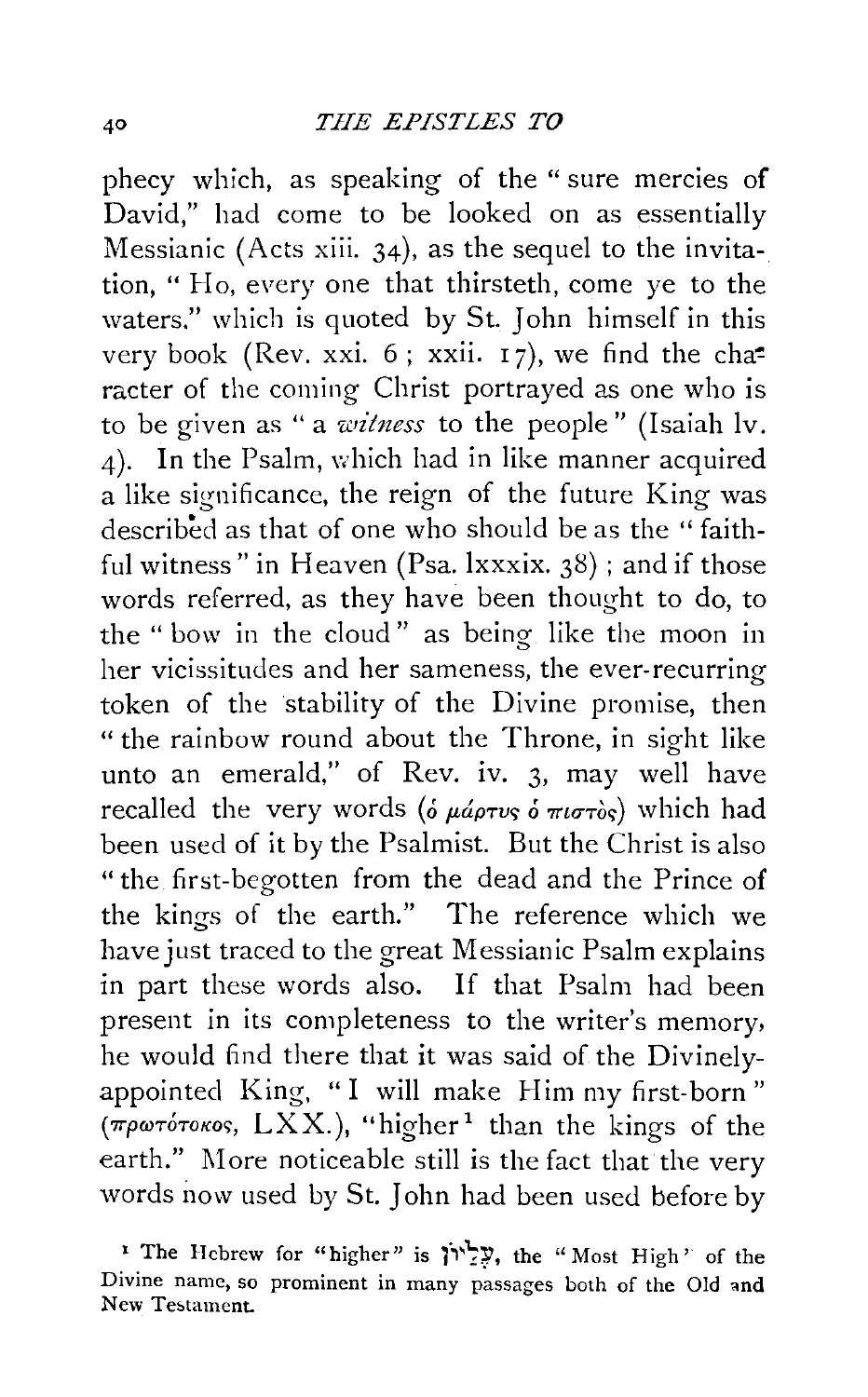St. Paul (Col. i. 18), and that we must therefore infer either that the name had come, through the teaching of that Apostle, to be familiar to all the Asiatic Churches, or that the Disciple, who has been sometimes thought of as representing a different section of the Church and a different phase of teaching, deliberately adopted a title which St. Paul had used before him. But it must be remembered also that to him the words came with a special significance and power. He had seen his Lord after He was risen. He had heard the words, "All power is given unto me in heaven and earth." He had witnessed the great proof of that claim of Sovereignty in the Ascension into Heaven. And so his whole view of the world and its order had been changed. Above all emperors and kings, above all armies and multitudes, he thought of the Crucified as ruling and directing the course of history, and certain in his own due time to manifest his sovereignty.

In this last clause of the opening words of salutation the Apostle had been as regardless of the technical rules of language as he had been in the first. Here also the epithets stand, not in the genitive, as in apposition with the name of Christ, but in their unimpaired majesty, in the nominative. But that salutation is hardly ended before, with the speech of one who writes as in the ecstasy of adoration, he passes from it to a doxology. And the doxology thus uttered is marked by some special characteristics. It is not, as those of St. Paul for the most part are, addressed to the Father only, or to the Father through the Son, but directly and emnhatically to Jesus Christ. Knowing, as we do, the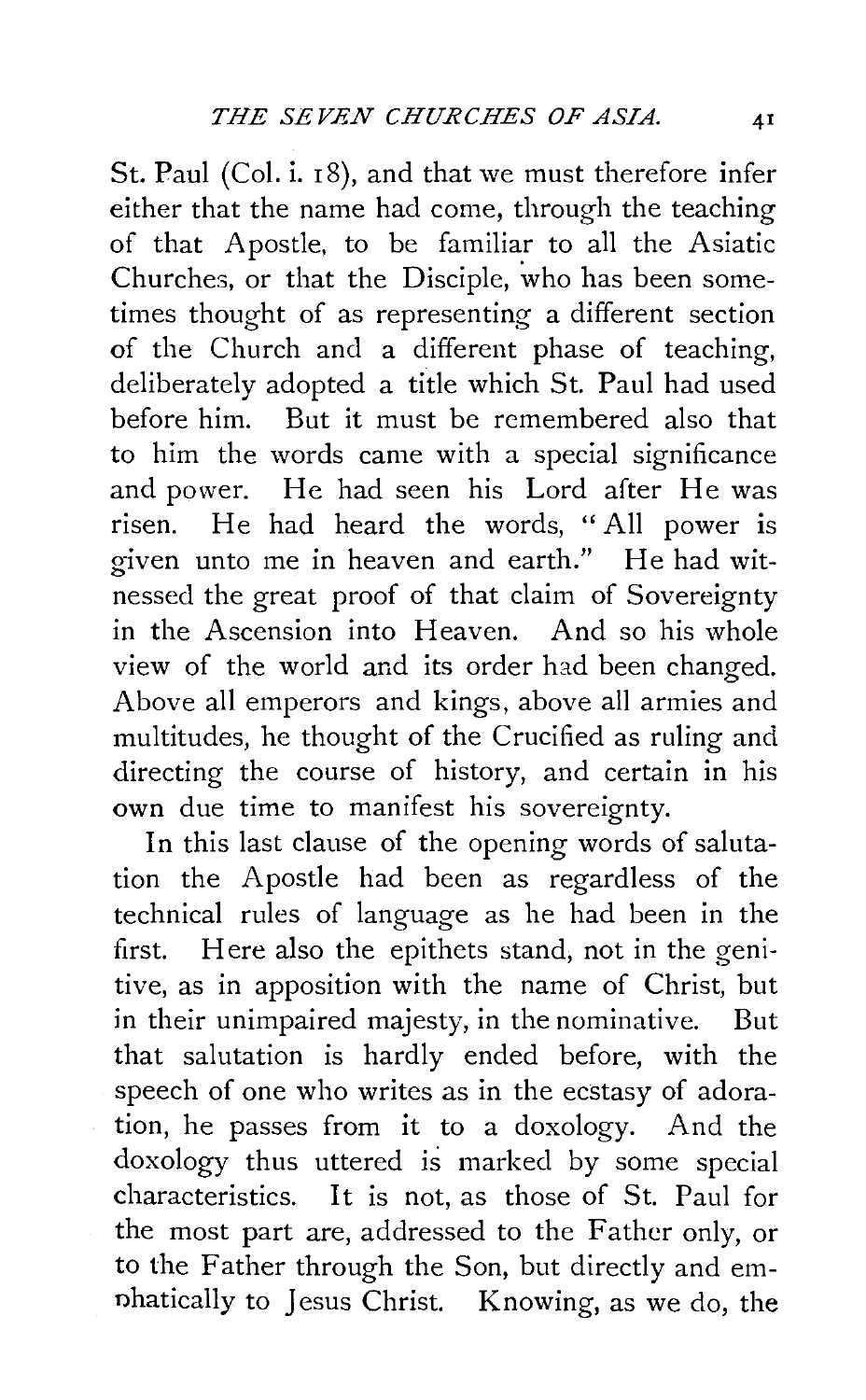horror with which every devout Israelite shrank from ascribing Divine Glory to any but the Divine Being, we cannot but see in this the recognition that the Lord Jesus Christ, the first-begotten from the dead, was also one with the Father; that to Him, no less than to the Eternal, were due all glory and might for ever and ever. If there are still those who contend that prayer and praise and adoration were not offered by the Apostolic Church to the person of the Son, this takes its place among the foremost witnesses. against their error. But the substance of the doxology is even more remarkable. The preceding words had spoken of the glory of the Christ in his own essential majesty. These tell of the special relation in which He stood to the spiritual life of the Apostle who wrote, and to all his fellow-believers: "*To Him that loveth us"* (I follow the better-supported reading, *Tw a"'a7rwvTt,* the present, not the past), *"and washed us"* (I see no adequate reason for preferring *A.va-avn*  to *λούσαντι*) "*with his own blood.*" We need scarcely dwell on the thought which had impressed itself upon the mind of the Disciple that the Lord, who had loved him with so deep and personal an affection upon earth, was still loving him, and loving others with an equal love, now that He was in Heaven. There is a deeper interest in the clause which speaks of the special act of which he thought as manifesting that love. It tells us, if I mistake not, that he had entered now into the full meaning of words that had once been dark and dim to him. We can hardly suppose that the hard saying, " He that is washed needeth not to save wash his feet, but is clean every whit" (John xiii. 10), had been clear at the time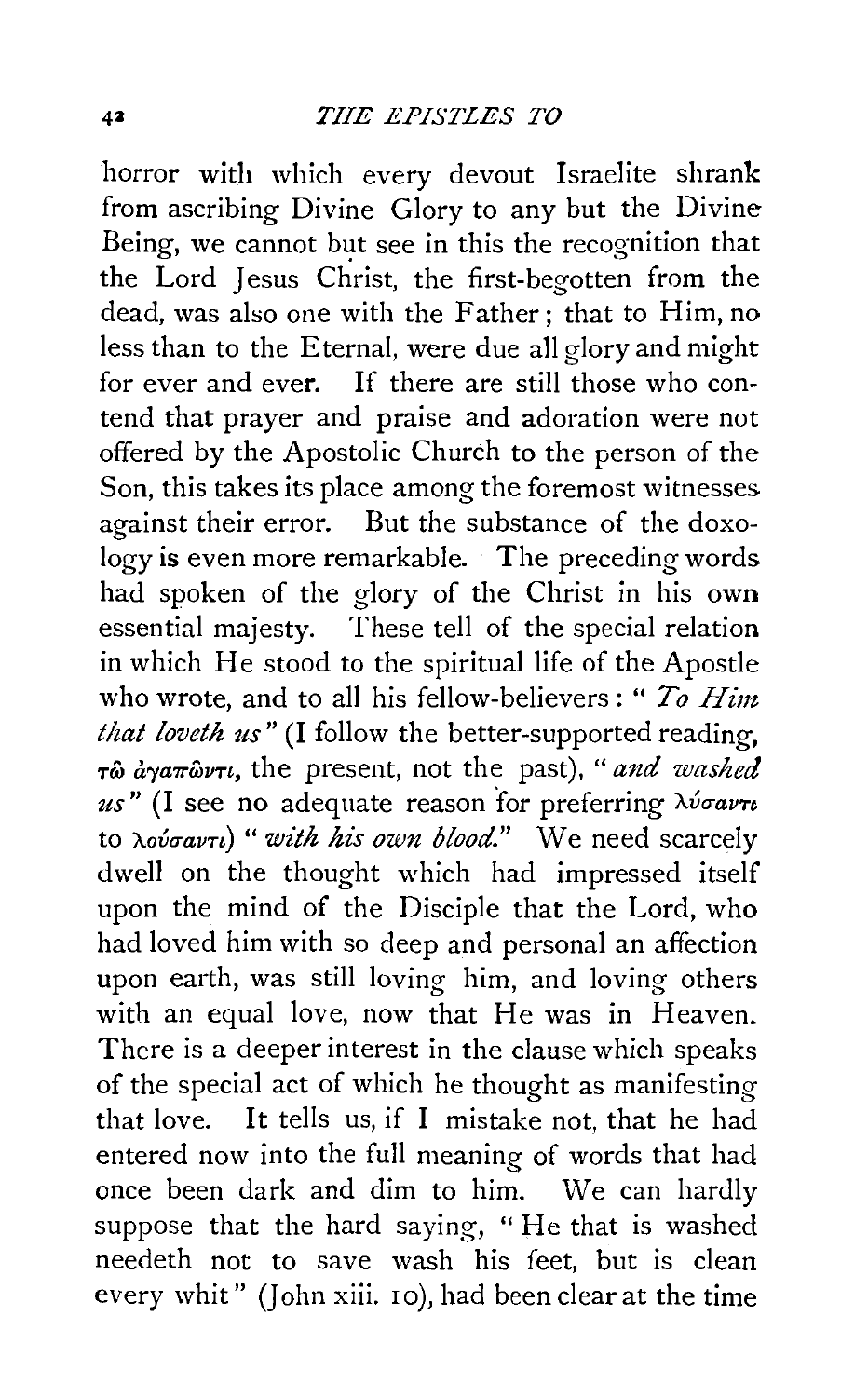to 'those who heard it. Who was to give them that entire cleansing? How were they to maintain their purity by that daily washing of the feet ? The words came, we may believe, with a new force to the mind of the disciple who records them, when he stood by the Cross and saw the water and the blood flow from the pierced side of Him who hung there. How deep the impression of that moment was we see in the reference to it that follows immediately upon this. What we are now concerned with is the consciousness that then or afterwards it became clear within him that the Love which was consummated in that supreme act of sacrifice, the love which then seemed that of a man who "lays down his life for his friends," but was afterwards seen to be that of one who was content to die even for his foes, had a power which nothing else could have, to kindle a new love in his own heart also ; and so, through the power of that new affection, to purify him from the taint of evil and from the close-clinging impurity of his lower selfish nature. Here was "the fountain opened for sin and for uncleanness," in which the stains of the past life could be washed away. We are so familiar in hymns and sermons with the words and phrases which have flowed from this as from their source, that for the most part we hardly care to trace their *genesis* and meaning; but the process of thought and feeling, which I have ventured to indicate, seems the only legitimate explanation of the association of ideas, at first apparently so incompatible as are those of cleansing and of blood, which we find thus brought together. The two were at any rate linked indissolubly in the mind of the Apostle. He saw in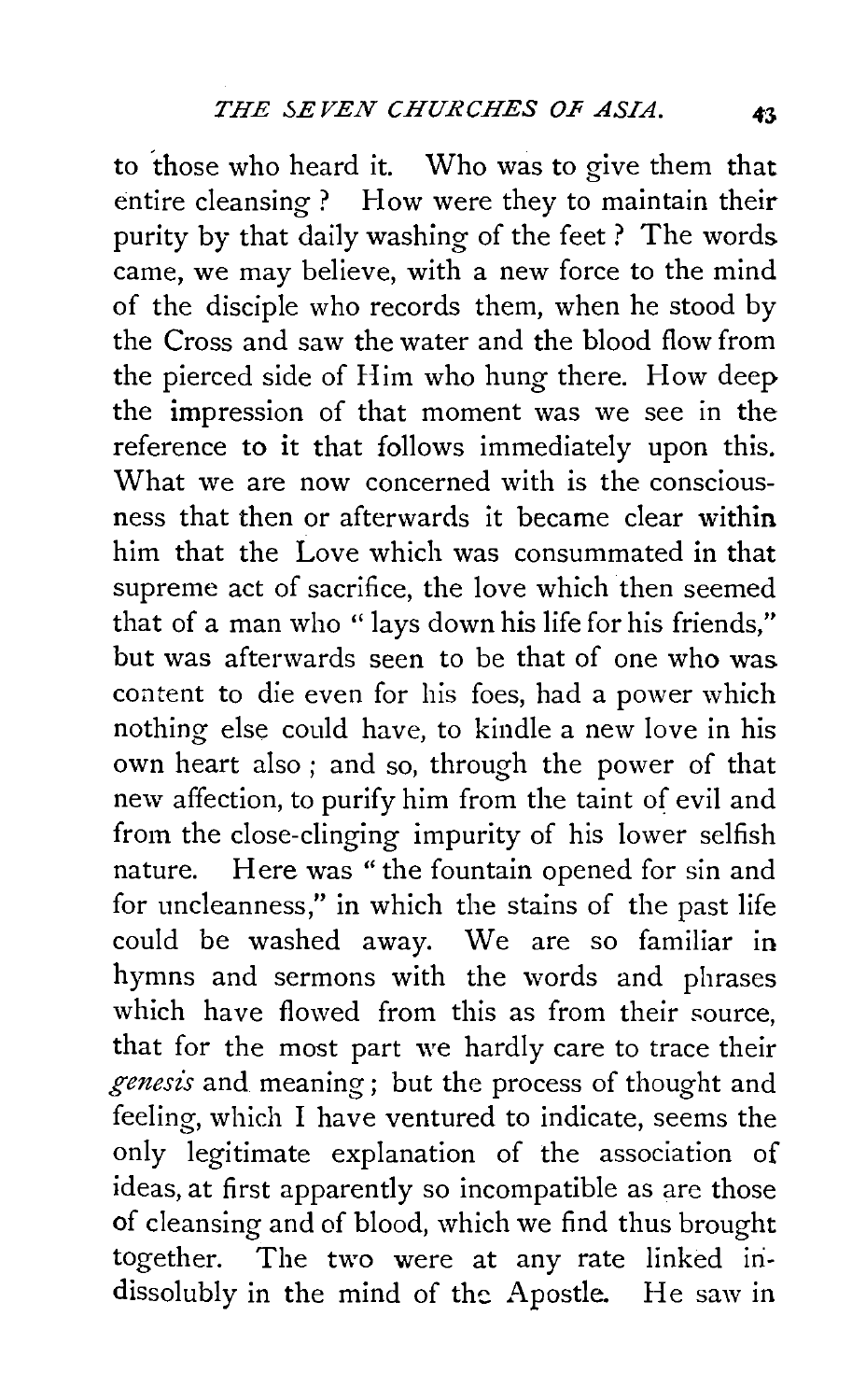"the blood of Christ" that which " cleanseth from all sin" (1 John i. 7). The multitude of those whom he saw in vision "arrayed in white robes" had "washed those robes and made them white in the blood of the Lamb" (Rev. vii. 13, 14).

But the train of thought thus originated led on in natural, or more truly perhaps, spiritual, sequence to another. Once before, as by some mystic embodiment of the great idea or dim foreshadowing of the great fact, blood had been received as the symbol of purification. The tabernacle and the vessels of the ministry had been sprinkled with it. In the bold language of the Epistle to the Hebrews, " almost all things are by the law purified with blood" (ix. 2 I). But the special cardinal instance of its use had been when Aaron and his sons had been consecrated to their priestly office. The two ideas, of being cleansed with blood and of entering on a priest's work, were accordingly closely linked together. But in that baptism of blood of which St. John thought the washing was not limited to any priestly family, but was co-extensive with the whole company of believers. They therefore had become what the older Israel of God was at first meant to be in idea and constitution, "a kingdom of priests."<sup>1</sup> That sprinkling of blood upon the whole people, before the great apostasy of the golden calf, had been the symbol that they too were all consecrated and set apart for their high cailing. (Exod. xix. 6, 10; xxiv. 8.) So St. John (in this instance also following in the track of the Epistle to the Hebrews) looked on the true priest's work as not

I I follow this as a better reading than that which gives " hath made us kings and priests."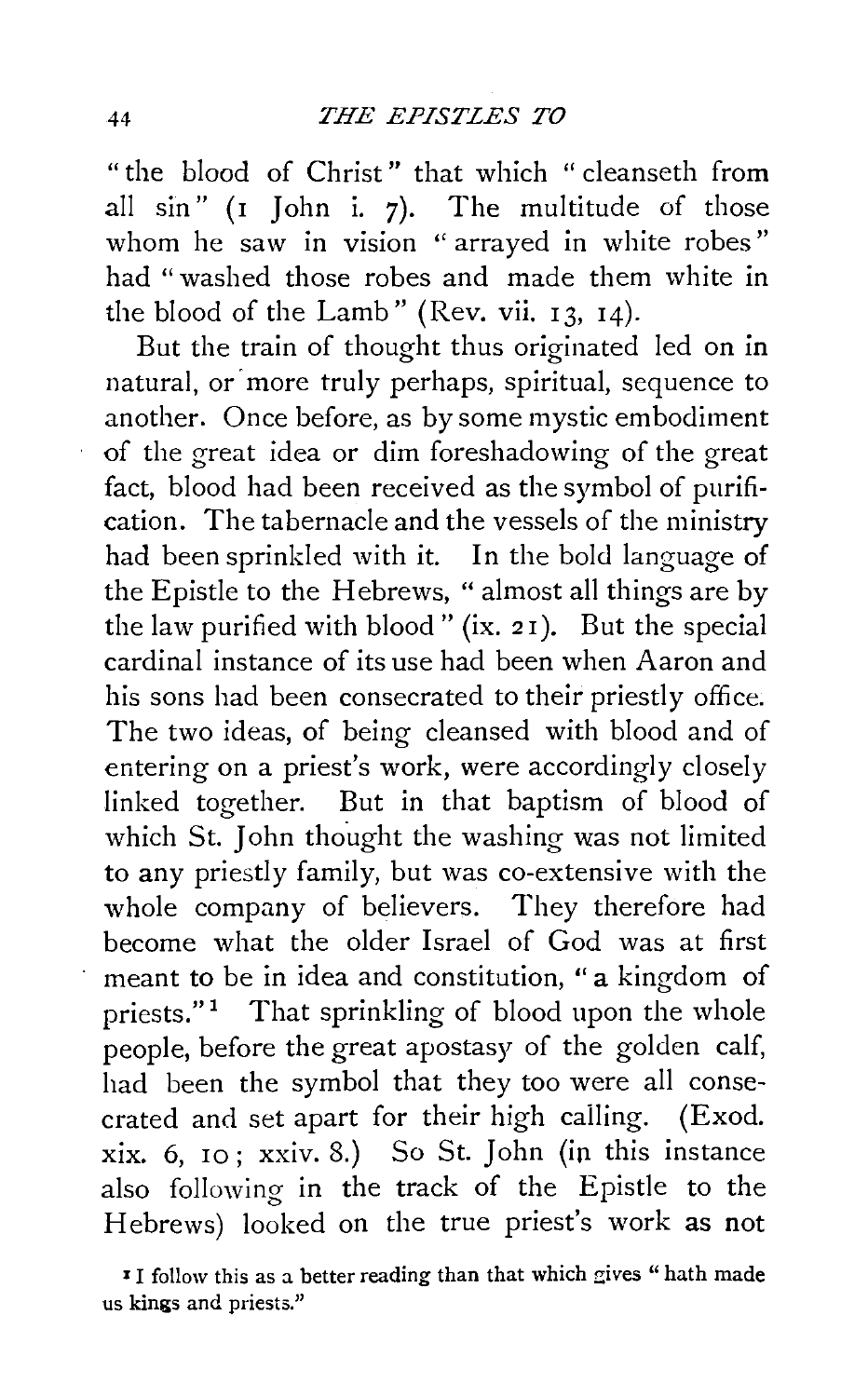limited to any order of the ministry. All might offer the sacrifice of praise and thanksgiving, the incense of praise and adoration; all might pass within the veil, and enter into the Holiest, and plead for themselves and for their brothers in the power of the blood of Jesus. To Him then who had done such great things for them in the past, the beloved Disciple offers an ascription of praise and glory and power like that which went up from the lips of every devout Israelite to the Everlasting Father.

But the thoughts of the Seer travel on to the far future. The words that had been spoken by his Lord in his hearing in the High Priest's palace had claimed for the Christ the fulfilment of the vision of Daniel, in which the prophet had seen one like unto the Son of Man come with the clouds of heaven, even unto the Ancient of days. (Dan. vii. 13; Matt. xxvii. 14.) Even before that utterance of the truth, as he,. with Peter and Andrew and James, had sat on the Mount of Olives, hearing from their Lord's lips that wondrous unveiling of the future, he had learnt that a day would come "when all the tribes of the earth shall mourn, and they shall see the Son of Man coming in the clouds of Heaven with power and great glory." (Matt. xxiv. 29.) The reference here to that declaration is clear and unmistakeable, and so far we have a proof, in a book which the latest and least traditional criticism ascribes to the reign of Nero. which, at the latest, is as early as that of Domitian, that if not the whole Gospel of St. Matthew in its present shape, at least that prophetic discourse was already current, and recognized in the Churches of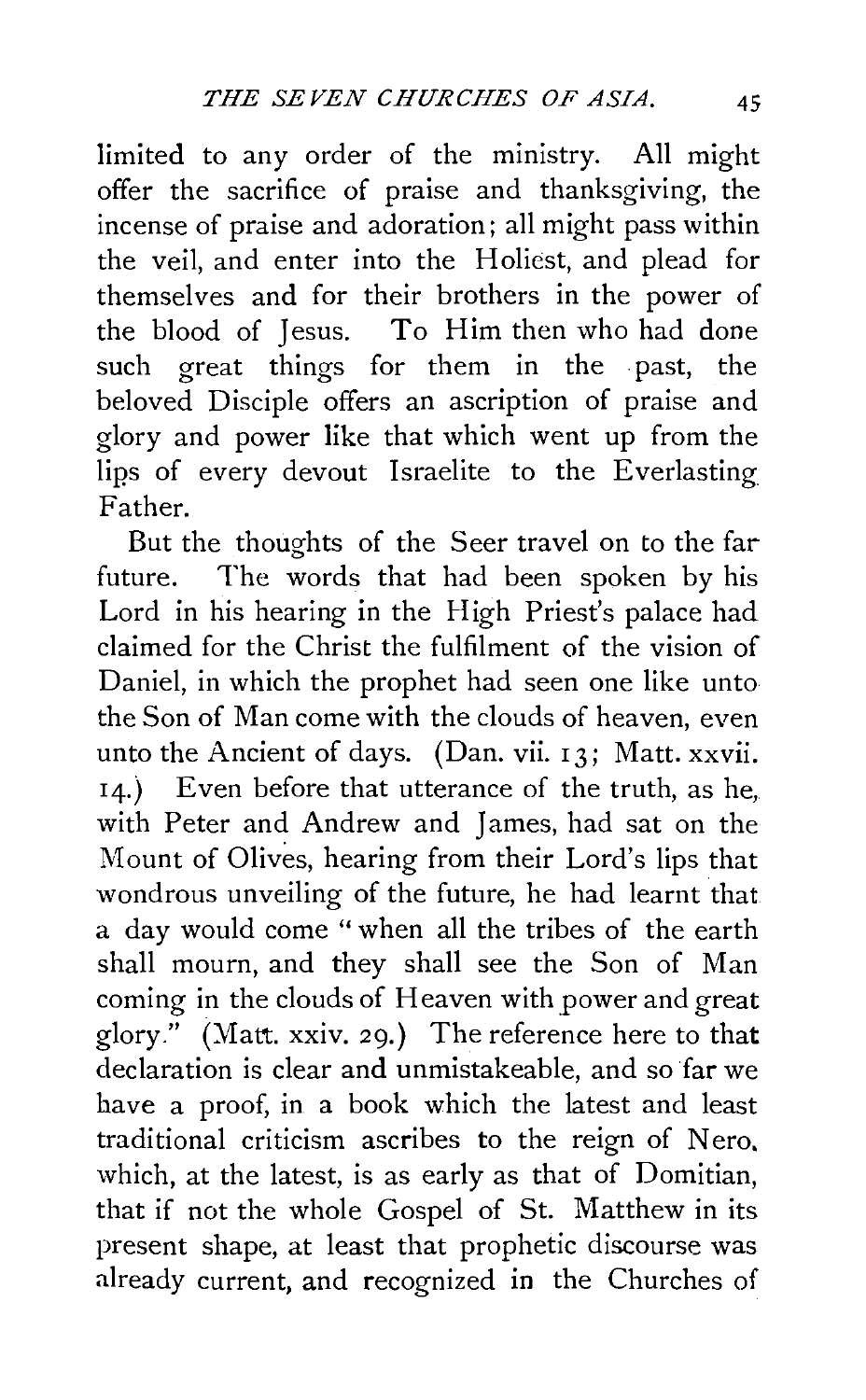Asia, or else that the memory of the writer of the Apocalypse supplied him with the selfsame record.

"And every eye £hall see Him and they also which pierced Him." Here, as elsewhere, we have words which carry us back, first, to the Gospel of St. John, and, secondly, to the tesching of an older prophet. The Fourth Gospel alone records the fact which the writer, we must believe, alone of all the four, had seen with his own eyes, of the pierced side, and of the water and the blood. (John xix. 34, 37.) The writer of this book remembers that fact, and connects it with words which are a literal Greek rendering (not, be it observed, from the version of the LXX., which translates the words quite differently) of part of Zech. xii. 10. The Gospel, the later work, as we believe, of the same writer, does explicitly what is here done implicitly, and cites the prophecy as fulfilled in the event ; and with identically the same variation from the current Greek version as that which we find here. It would be difficult, I think, to find anywhere a much stronger indirect proof of identity of authorship. It is clear, however, that St. John had learnt to generalize and idealize the event to which he thus refers. As those who fell away from the faith, or became its open enemies, crucified to themselves the Son of God afresh (Heb. vi. 6), so it was not only the lance of the Roman soldier that actually pierced Him, but much more all those whose sins of act or thought, whose want of faith and love, had been to Him as those of the inhabitants of Jerusalem had been, in the language of the older prophet, cutting and *piercing* to the quick. And that coming in the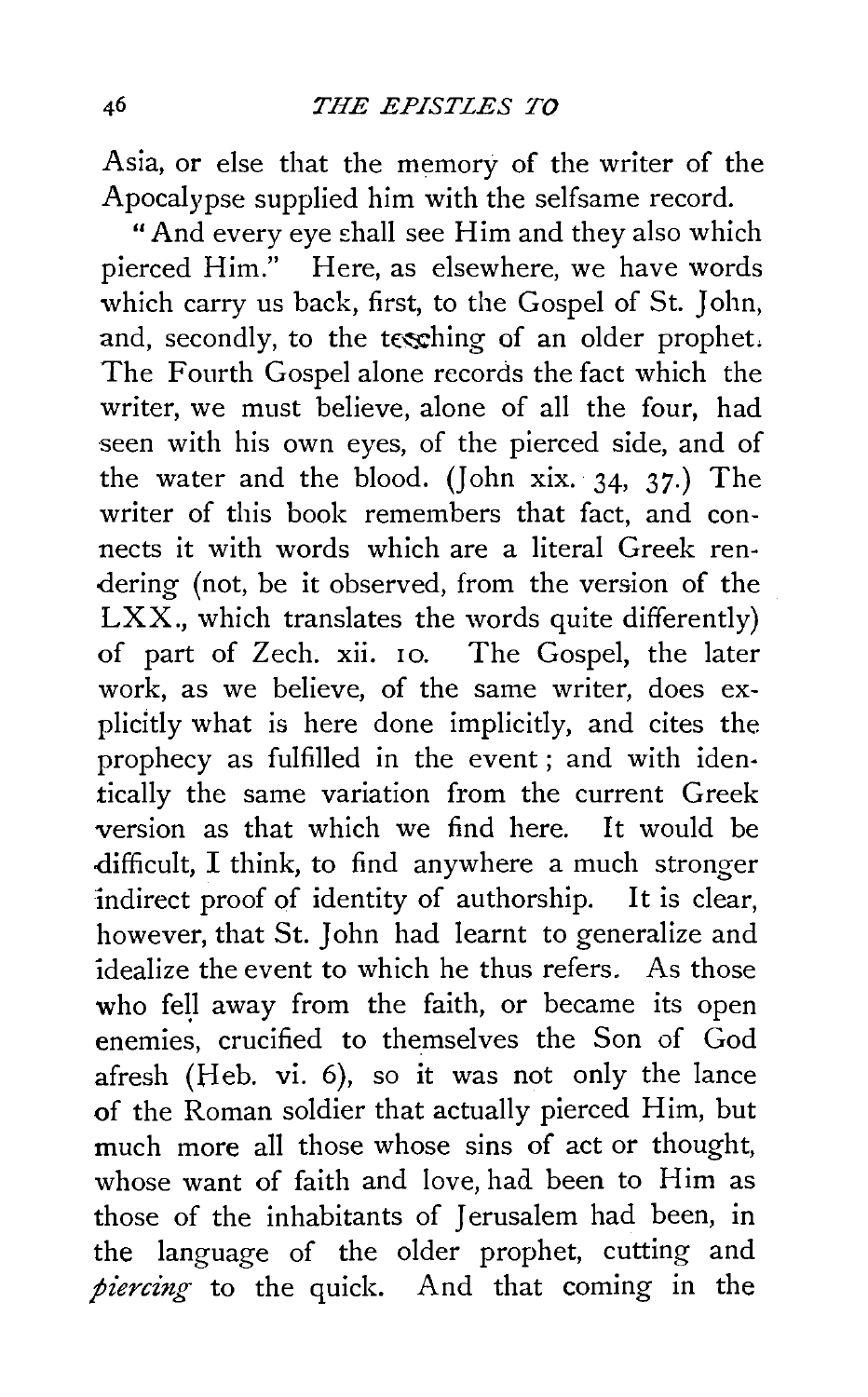clouds shall bring with it, so run the words of the Apostle, wailing and lamentation to all the kindreds <>f the earth. That Epiphany of the Judge in his Majesty and Righteousness cannot but call forth terror and dismay in all who under this name, "of the earth," earthy, are described as unholy and rebellious. The memory of past sins, the dread of penalty, the shame at having sinned against the Holiest, these will all be elements of woe and sorrow unspeakable. The words seem at first to tell not <>nly of such ineffable anguish, but of a wailing hopeless and irremediable. We turn however, to the words of the older prophet, which, as we have seen, were clearly in St. John's thoughts; and there, *so* far from the picture of an irremediable penalty, we find that look on Him whom men had pierced connected closely with the pouring out " of the spirit <>f grace and supplication," with a great and bitter mourning, it is true, but also with the opening even then of the fountain for sin and for uncleanness. (Zech. xii. 10; xiii. 1.) So it was, we may believe, that the Seer, accepting the thoughts of the terror and judgment as coming from the Manifestation of One who was infinitely righteous, could contemplate that dark vision of the future without misgiving, and add, as in adoring acceptance, "Even so, Amen.'' And then for the first time the form of the message changes, and the voice of the Lord is heard speaking in his own name: " I am Alpha and Omega, the beginning and the ending" (these words, however, are wanting in the best manuscripts, and are probably a gloss upon the names of the Greek letters), "saith the Lord God" (I follow the hest manuscripts in this